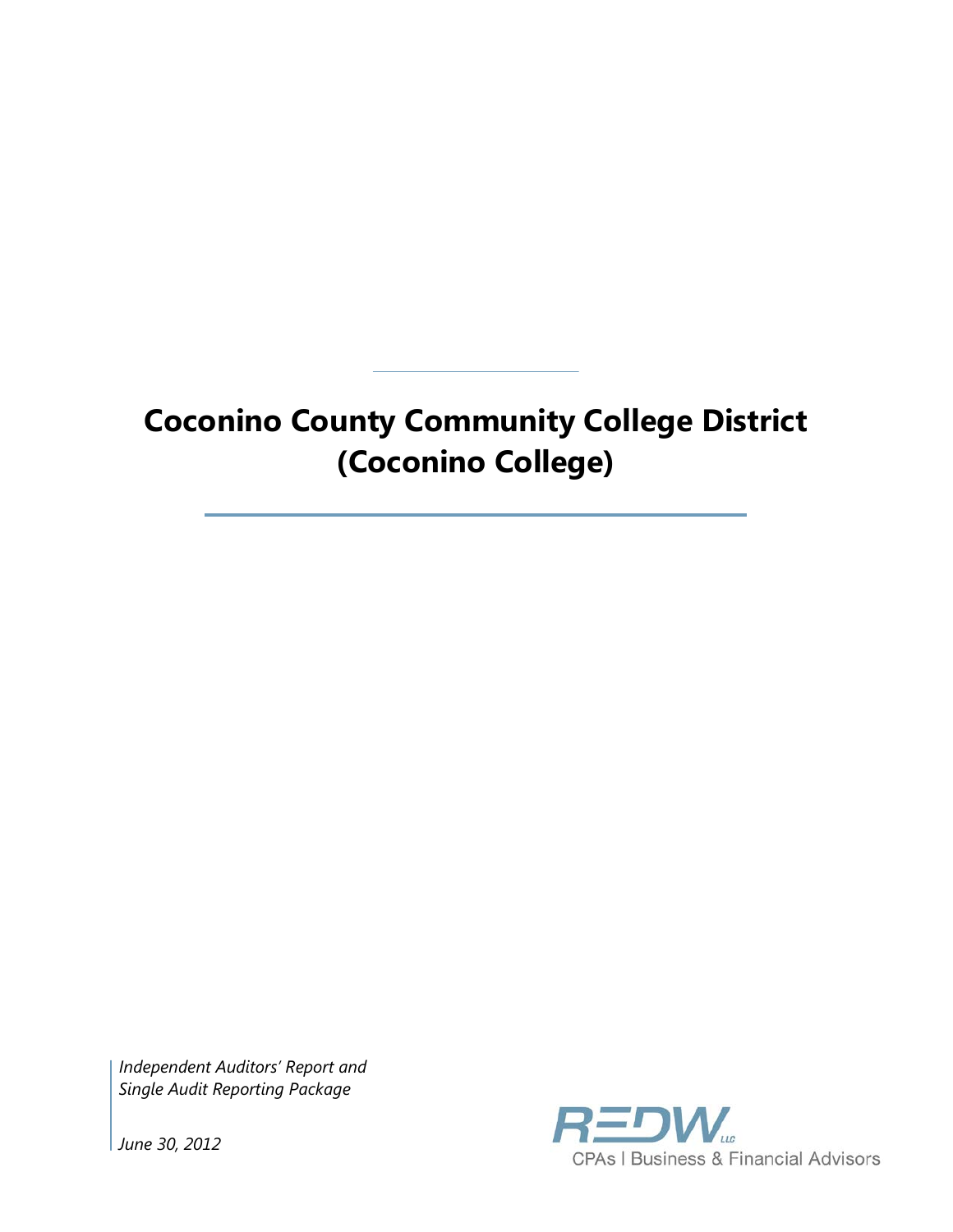# **Coconino County Community College District**

## **Table of Contents**

|                                                                                                                                                                                                 | Page    |
|-------------------------------------------------------------------------------------------------------------------------------------------------------------------------------------------------|---------|
| <b>Comprehensive Annual Financial Report</b>                                                                                                                                                    |         |
| <b>Issued Separately</b>                                                                                                                                                                        |         |
| <b>Single Audit</b>                                                                                                                                                                             |         |
| Independent Auditors' Reports on                                                                                                                                                                |         |
| Internal Control Over Financial Reporting and on Compliance<br>and Other Matters Based on an Audit of Financial Statements<br>Performed in Accordance with <i>Government Auditing Standards</i> | $1 - 2$ |
| Compliance with Requirements That Could Have a Direct and<br>Material Effect on Each Major Program, and on Internal Control<br>Over Compliance in Accordance With OMB Circular A-133            | $3-4$   |
| Schedule of Expenditures of Federal Awards                                                                                                                                                      | 5       |
| Notes to Schedule of Expenditures of Federal Awards                                                                                                                                             | 6       |
| Schedule of Findings and Questioned Costs                                                                                                                                                       | $7-10$  |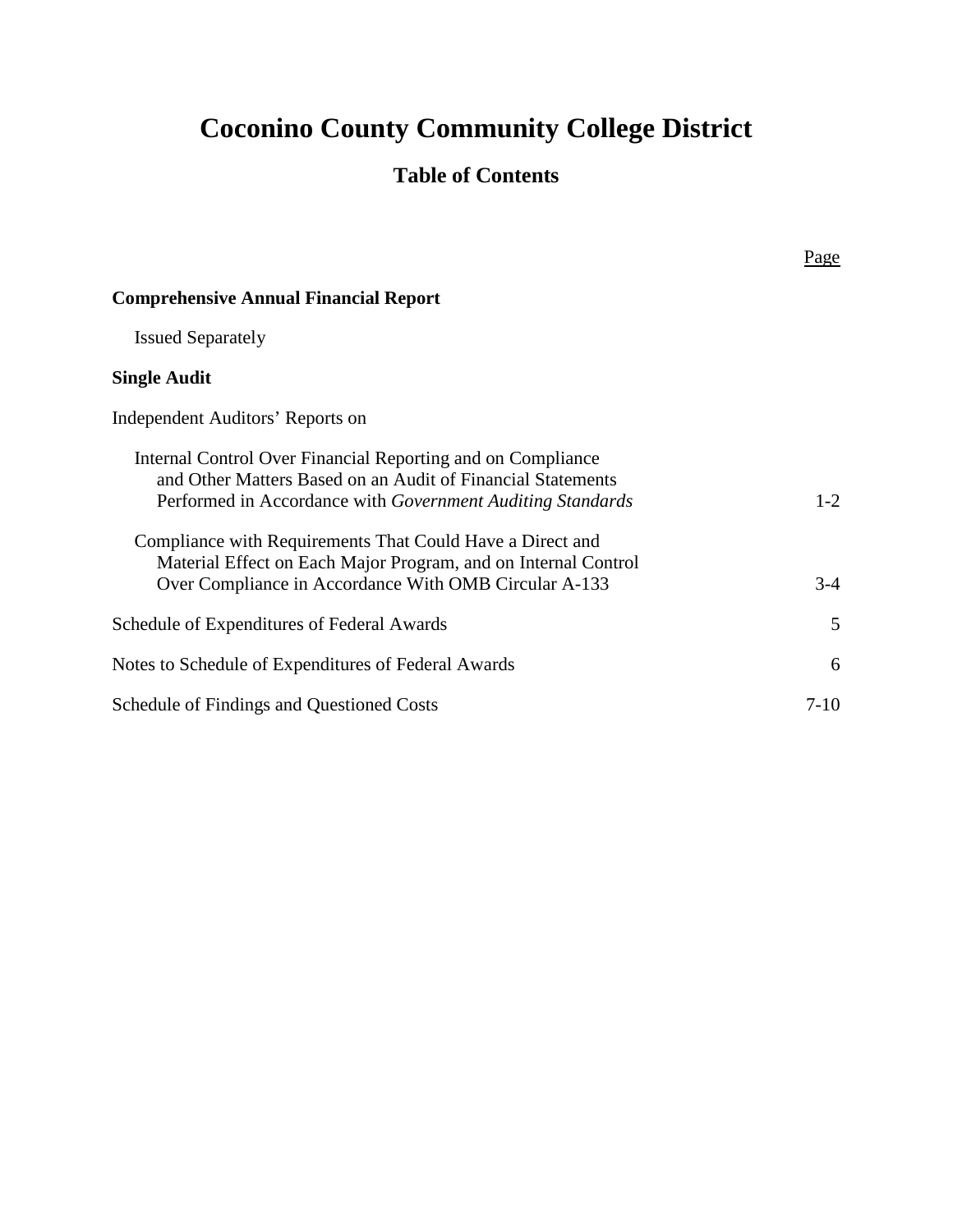

INTEGRITY COUNTS®

Independent Auditors' Report on Internal Control Over Financial Reporting and on Compliance and Other Matters Based on an Audit of Financial Statements Performed in Accordance With *Government Auditing Standards*

The Auditor General of the State of Arizona The Governing Board of Coconino County Community College District

We have audited the financial statements of the business-type activities and discretely presented component unit of Coconino County Community College District as of and for the year ended June 30, 2012, which collectively comprise the District's basic financial statements, and have issued our report thereon dated January 15, 2013. Our report was modified to include a reference to our reliance on other auditors. We conducted our audit in accordance with U.S. generally accepted auditing standards and the standards applicable to financial audits contained in *Government Auditing Standards*, issued by the Comptroller General of the United States. Other auditors audited the financial statements of the Coconino Community College Foundation, the discretely presented component unit, as described in our report on the District's financial statements. The financial statements of the Coconino Community College Foundation were not audited by the other auditors in accordance with *Government Auditing Standards*. This report includes our consideration of the results of the other auditors' testing of internal control over financial reporting that are reported on separately by those other auditors. However, this report, insofar as it relates to the results of the other auditors, is based solely on the report of the other auditors.

#### *Internal Control Over Financial Reporting*

Management of the District is responsible for establishing and maintaining effective internal control over financial reporting. In planning and performing our audit, we considered the District's internal control over financial reporting as a basis for designing our auditing procedures for the purpose of expressing our opinions on the basic financial statements, but not for the purpose of expressing an opinion on the effectiveness of the District's internal control over financial reporting. Accordingly, we do not express an opinion on the effectiveness of the District's internal control over financial reporting.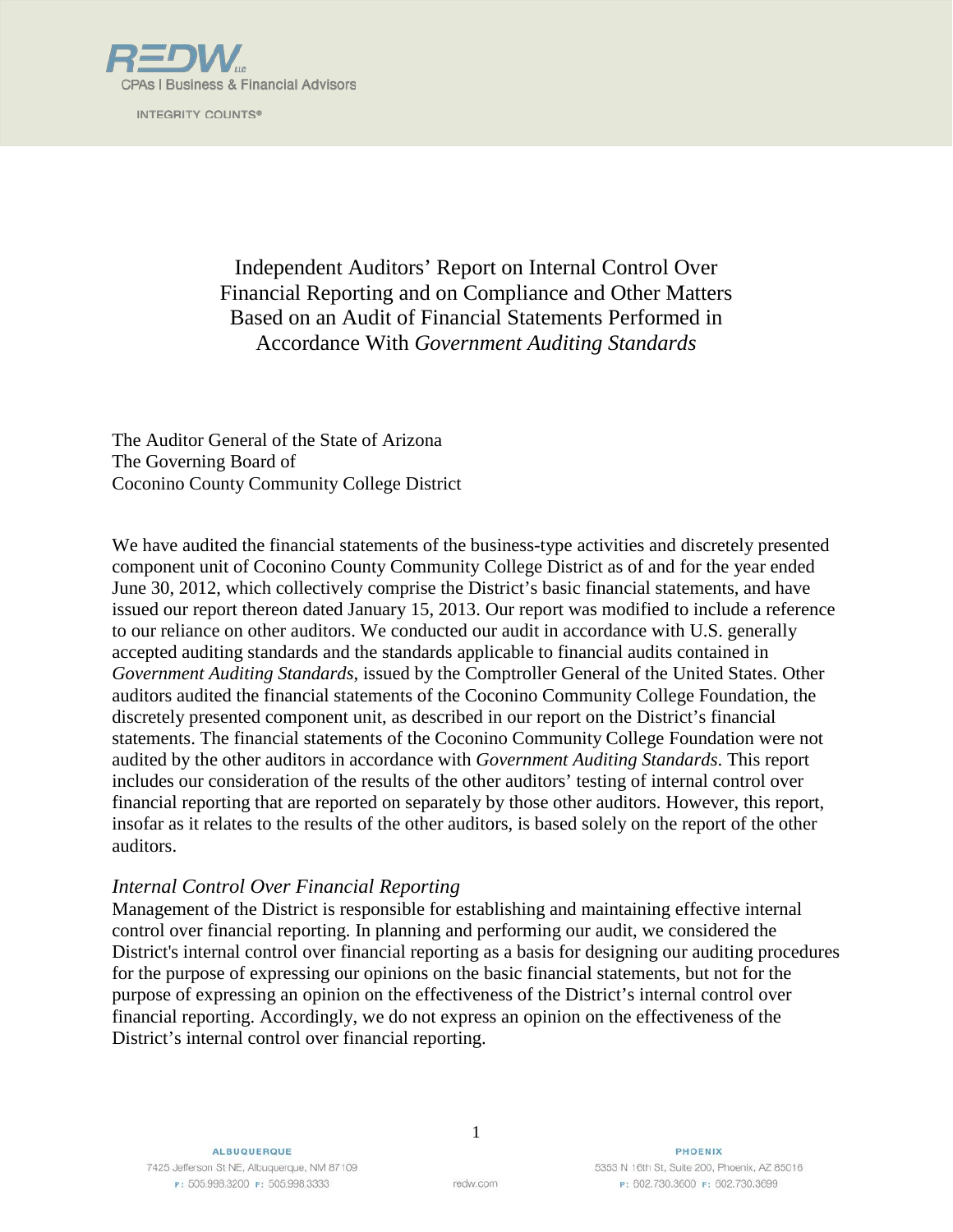A *deficiency in internal control* exists when the design or operation of a control does not allow management or employees, in the normal course of performing their assigned functions, to prevent, or detect and correct, misstatements on a timely basis. A *material weakness* is a deficiency, or combination of deficiencies, in internal control such that there is a reasonable possibility that a material misstatement of the District's basic financial statements will not be prevented, or detected and corrected, on a timely basis.

Our consideration of internal control over financial reporting was for the limited purpose described in the first paragraph of this section and was not designed to identify all deficiencies in internal control over financial reporting that might be deficiencies, significant deficiencies, or material weaknesses. We and the other auditors did not identify any deficiencies in internal control over financial reporting that we consider to be material weaknesses, as defined above.

#### *Compliance and Other Matters*

As part of obtaining reasonable assurance about whether the District's basic financial statements are free of material misstatement, we performed tests of its compliance with certain provisions of laws, regulations, contracts, and grant agreements, noncompliance with which could have a direct and material effect on the determination of financial statement amounts. However, providing an opinion on compliance with those provisions was not an objective of our audit, and accordingly, we do not express such an opinion. The results of our tests disclosed no instances of noncompliance or other matters that are required to be reported under *Government Auditing Standards.*

This report is intended solely for the information and use of the members of the Arizona State Legislature, the Auditor General of the State of Arizona, the Governing Board, management, others within the District, federal awarding agencies, and pass-through entities and is not intended to be and should not be used by anyone other than these specified parties. However, this report is a matter of public record, and its distribution is not limited.

REDW UC

Phoenix, Arizona January 15, 2013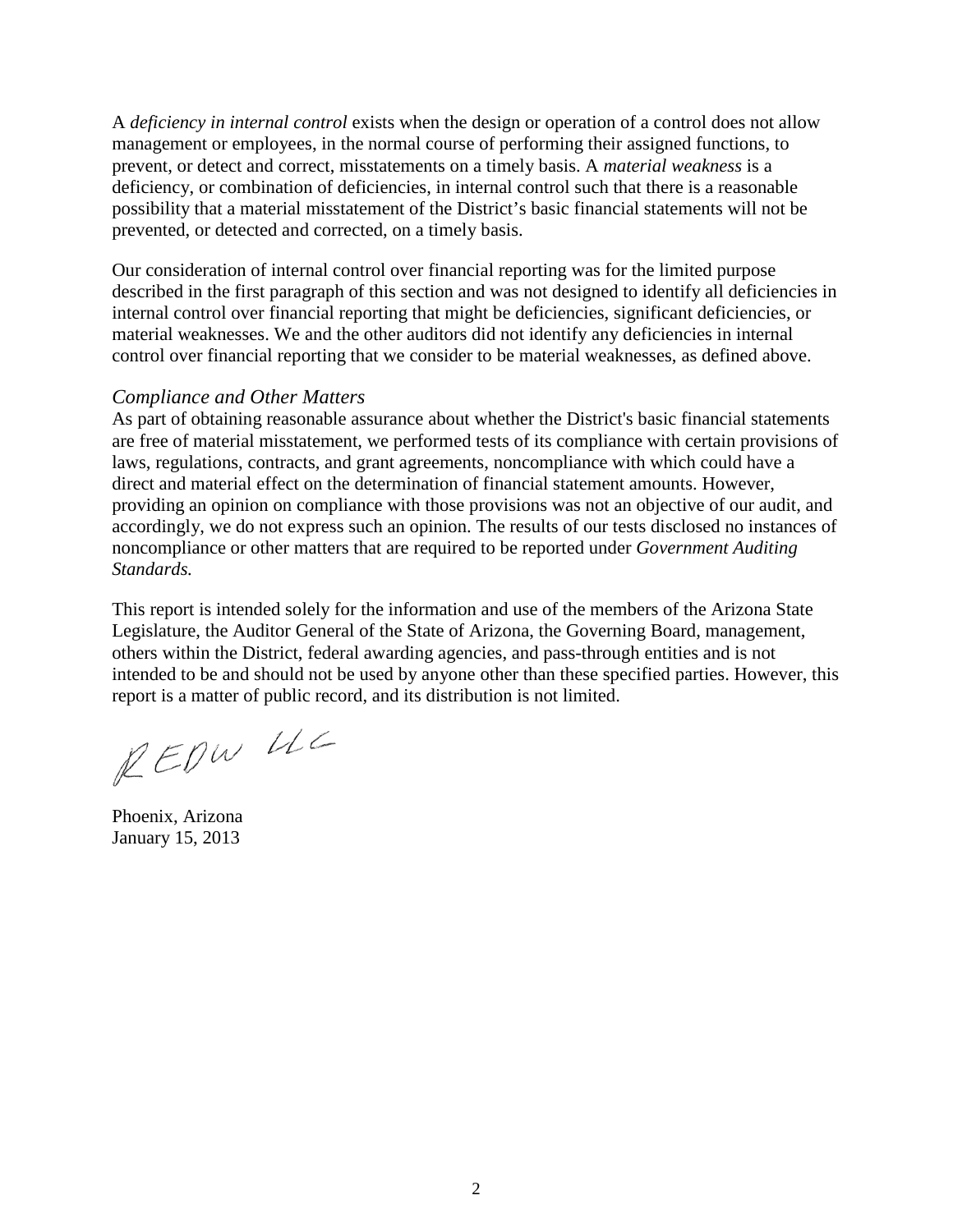

INTEGRITY COUNTS®

Independent Auditors' Report on Compliance With Requirements That Could Have A Direct and Material Effect On Each Major Program, and on Internal Control Over Compliance in Accordance With OMB Circular A-133

The Auditor General of the State of Arizona The Governing Board of Coconino County Community College District

#### *Compliance*

We have audited Coconino County Community College District's compliance with the types of compliance requirements described in the *U.S. Office of Management and Budget (OMB) Circular A-133 Compliance Supplement* that could have a direct and material effect on each of its major federal programs for the year ended June 30, 2012. The District's major federal programs are identified in the Summary of Auditor's Results section of the accompanying Schedule of Findings and Questioned Costs. Compliance with the requirements of laws, regulations, contracts, and grants applicable to each of its major federal programs is the responsibility of the District's management. Our responsibility is to express an opinion on the District's compliance based on our audit.

We conducted our audit of compliance in accordance with U.S. generally accepted auditing standards; the standards applicable to financial audits contained in *Government Auditing Standards*, issued by the Comptroller General of the United States; and OMB Circular A-133, *Audits of States, Local Governments, and Non-Profit Organizations*. Those standards and OMB Circular A-133 require that we plan and perform the audit to obtain reasonable assurance about whether noncompliance with the types of compliance requirements referred to above that could have a direct and material effect on a major federal program occurred. An audit includes examining, on a test basis, evidence about the District's compliance with those requirements and performing such other procedures as we considered necessary in the circumstances. We believe that our audit provides a reasonable basis for our opinion. Our audit does not provide a legal determination of the District's compliance with those requirements.

In our opinion, Coconino County Community College District complied, in all material respects, with the compliance requirements referred to above that could have a direct and material effect on each of its major federal programs for the year ended June 30, 2012.

#### *Internal Control Over Compliance*

District's internal control over compliance with the requirements that could have a direct and material effect on a major federal program to determine the auditing procedures for the purpose of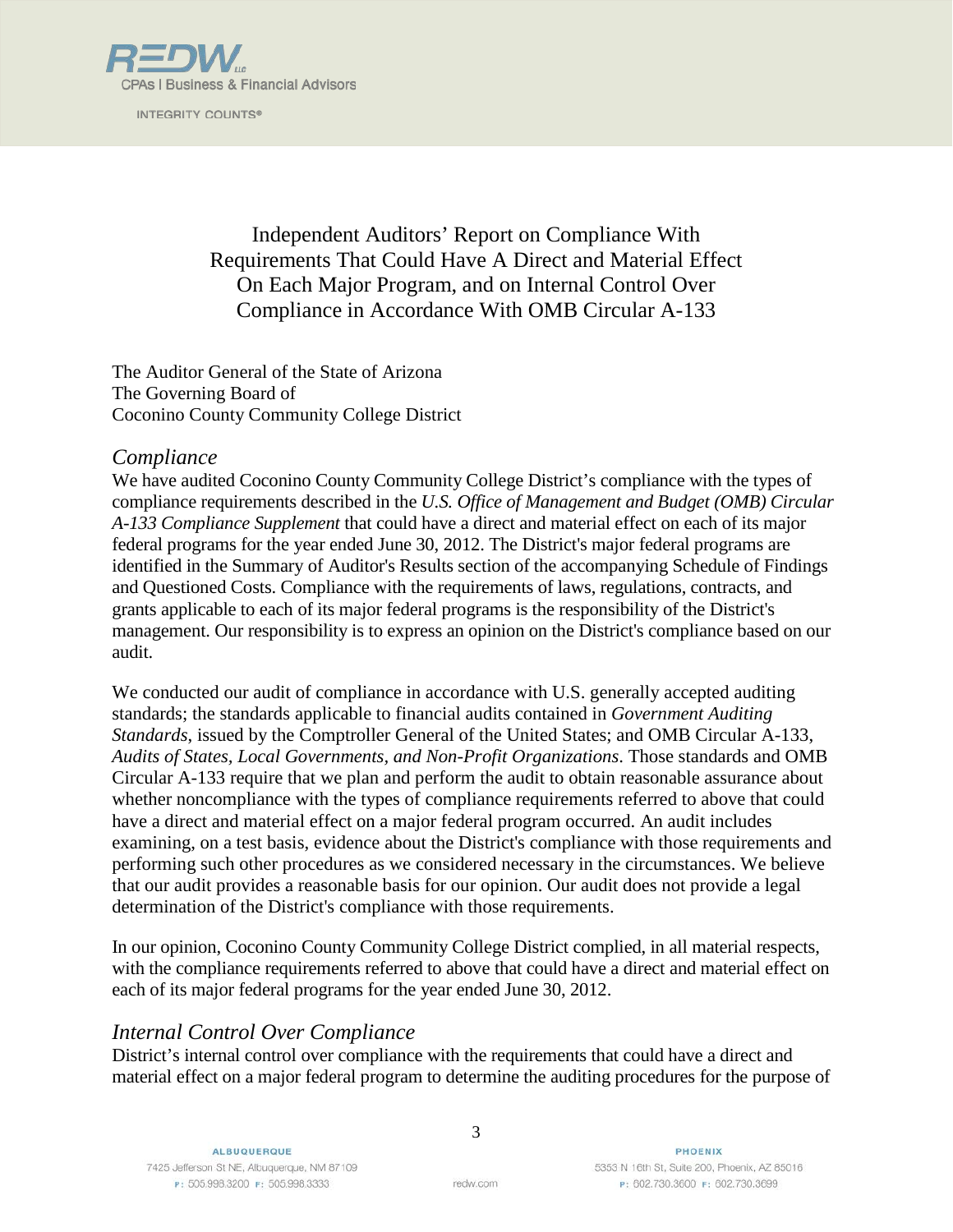expressing our opinion on compliance and to test and report on internal control over compliance in accordance with OMB Circular A-133, but not for the purpose of expressing an opinion on the effectiveness of internal control over compliance. Accordingly, we do not express an opinion on the effectiveness of the District's internal control over compliance.

A *deficiency in internal control* over compliance exists when the design or operation of a control over compliance does not allow management or employees, in the normal course of performing their assigned functions, to prevent, or detect and correct, noncompliance with a type of compliance requirement of a federal program on a timely basis. A *material weakness* in internal control over compliance is a deficiency, or a combination of deficiencies, in internal control over compliance, such that there is a reasonable possibility that material noncompliance with a type of compliance requirement of a federal program will not be prevented, or detected and corrected, on a timely basis.

Our consideration of internal control over compliance was for the limited purpose described in the first paragraph of this section and was not designed to identify all deficiencies in internal control over compliance that might be deficiencies, significant deficiencies, or material weaknesses. We did not identify any deficiencies in internal control over compliance that we consider to be material weaknesses, as defined above.

#### *Schedule of Expenditures of Federal Awards*

We have audited the financial statements of the business-type activities and discretely presented component unit of Coconino County Community College District as of and for the year ended June 30, 2012, and have issued our report thereon dated January 15, 2013, that contained an unqualified opinion on those financial statements. Our report was modified to include a reference to our reliance on other auditors. Our audit was conducted for the purpose of forming our opinions on the financial statements that collectively comprise the District's basic financial statements. The accompanying Schedule of Expenditures of Federal Awards is presented for purposes of additional analysis as required by OMB Circular A-133 and is not a required part of the basic financial statements. Such information is the responsibility of the District's management and was derived from and relates directly to the underlying accounting and other records used to prepare the basic financial statements. The information has been subjected to the auditing procedures applied in the audit of the basic financial statements and certain additional procedures, including comparing and reconciling such information directly to the underlying accounting and other records used to prepare the basic financial statements or to the basic financial statements themselves, and other additional procedures in accordance with U.S. generally accepted auditing standards. In our opinion, the Schedule of Expenditures of Federal Awards is fairly stated in all material respects in relation to the basic financial statements as a whole.

This report is intended solely for the information and use of the members of the Arizona State Legislature, the Auditor General of the State of Arizona, the Governing Board, management, others within the District, federal awarding agencies, and pass-through entities and is not intended to be and should not be used by anyone other than these specified parties. However, this report is a matter of public record, and its distribution is not limited.

REDW UC

Phoenix, Arizona January 15, 2013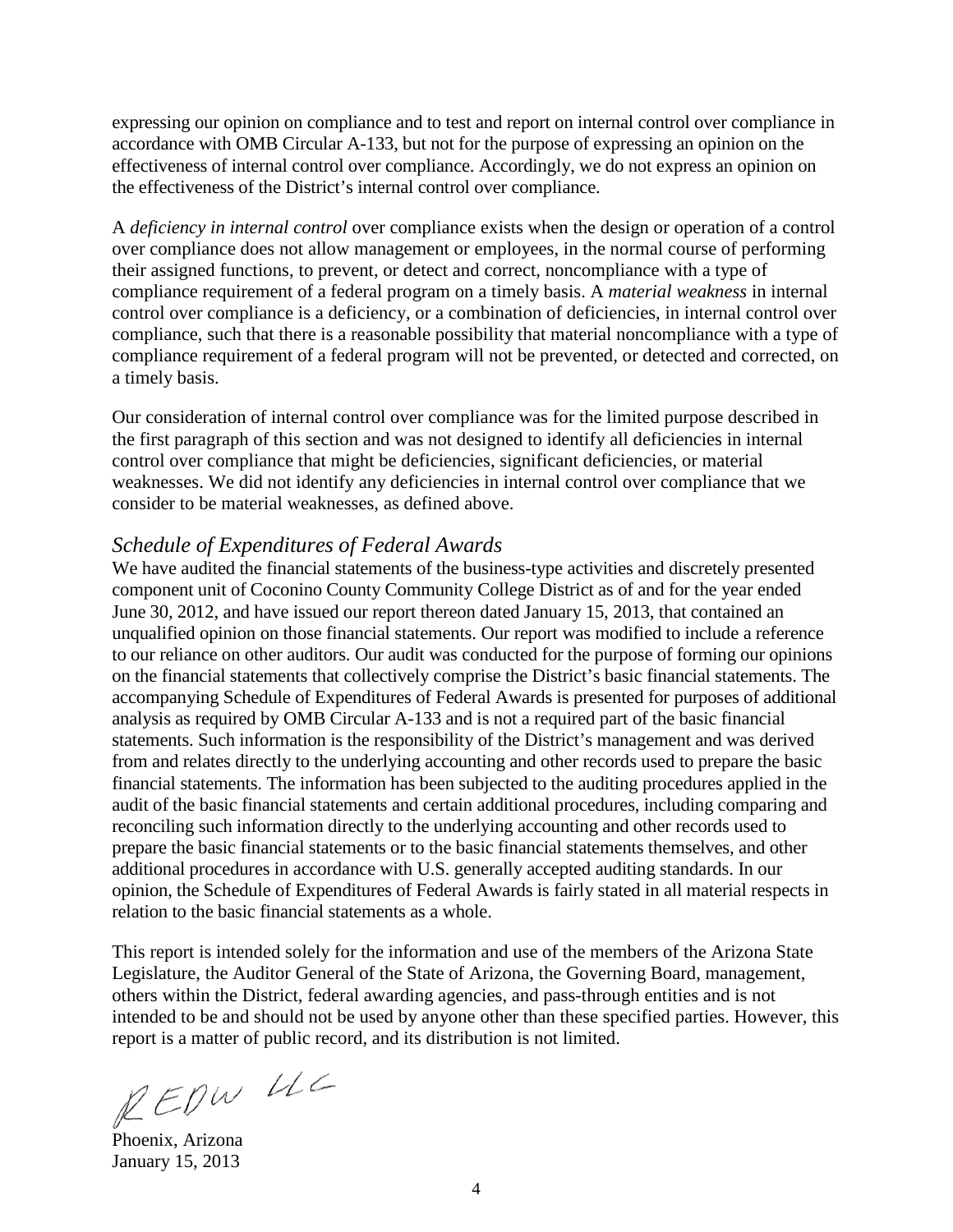### **Coconino County Community College District Schedule of Expenditures of Federal Awards For the Year Ended June 30, 2012**

|                                                                                                                        | Federal<br><b>CFDA</b> | Pass-Through<br>Grantor's | Federal           |
|------------------------------------------------------------------------------------------------------------------------|------------------------|---------------------------|-------------------|
| Funding Source/Grant/Contract Title                                                                                    | Number                 | Number                    | Expenditures      |
| <b>U.S. Department of Agriculture</b>                                                                                  |                        |                           |                   |
| Distance Learning and Telemedicine Loans and Grants                                                                    | 10.855                 |                           | \$<br>278,470     |
| <b>U.S. Department of Labor</b>                                                                                        |                        |                           |                   |
| ARRA - Program of Competitive Grants for Worker Training and<br>Placement in High Growth and Emerging Industry Sectors | 17.275                 |                           | 159,179           |
| <b>U.S. Small Business Administration</b>                                                                              |                        |                           |                   |
| Small Business Development Centers, passed through                                                                     |                        |                           |                   |
| the Maricopa County Community College District                                                                         | 59.037                 | SBAHQ-12-B-0046           | 50,567            |
|                                                                                                                        |                        | 0-603001-Z-0003-18        | 52,185            |
|                                                                                                                        |                        | 1-603001-Z-0104           | 49,812            |
|                                                                                                                        |                        | 1-603001-Z-0003           | 2,455             |
| Total U.S. Small Business Administration                                                                               |                        |                           | 155,019           |
| <b>U.S. Department of Education</b>                                                                                    |                        |                           |                   |
| Adult Basic Education - Basic Grants to States, passed                                                                 |                        |                           |                   |
| through the Arizona Department of Education                                                                            | 84.002                 | 12FAEABE-270545-02A       | 200,287           |
|                                                                                                                        |                        | 12FAEAEF-270545-03A       | 42,463            |
|                                                                                                                        |                        | 12FAEADL-270545-01A       | 12,500            |
|                                                                                                                        |                        | 12FAEAEI-270545-05A       | 22,765            |
|                                                                                                                        |                        |                           | 278,015           |
| <b>Student Financial Assistance Cluster</b>                                                                            |                        |                           |                   |
| Federal Supplemental Educational Opportunity Grants<br>Federal Work-Study Program                                      | 84.007<br>84.033       |                           | 153,487<br>93,984 |
| Federal Pell Grant Program                                                                                             | 84.063                 |                           | 4,920,901         |
| <b>Federal Direct Student Loans</b>                                                                                    | 84.268                 |                           | 4,747,878         |
| Academic Competitiveness Grant                                                                                         | 84.375                 |                           | 563               |
| <b>Total Student Financial Assistance Cluster</b>                                                                      |                        |                           | 9,916,813         |
| <b>TRIO Student Support Services</b>                                                                                   | 84.042                 |                           | 240,269           |
| Career and Technical Education-Basic Grants to States                                                                  |                        |                           |                   |
| passed through the Arizona Department of Education                                                                     | 84.048                 | 12FCTDBG-270545-04A       | 188,278           |
|                                                                                                                        |                        | 11FCTDBG-170545-01A       | 32,052            |
|                                                                                                                        |                        |                           | 220,330           |
| Tech-Prep Education, passed through the Arizona                                                                        |                        |                           |                   |
| Department of Education                                                                                                | 84.243                 | 11FCTDTP-170545-02A       | 30,765            |
| Total U.S. Department of Education                                                                                     |                        |                           | 10,686,192        |
| Total expenditures of federal awards                                                                                   |                        |                           | \$<br>11,278,860  |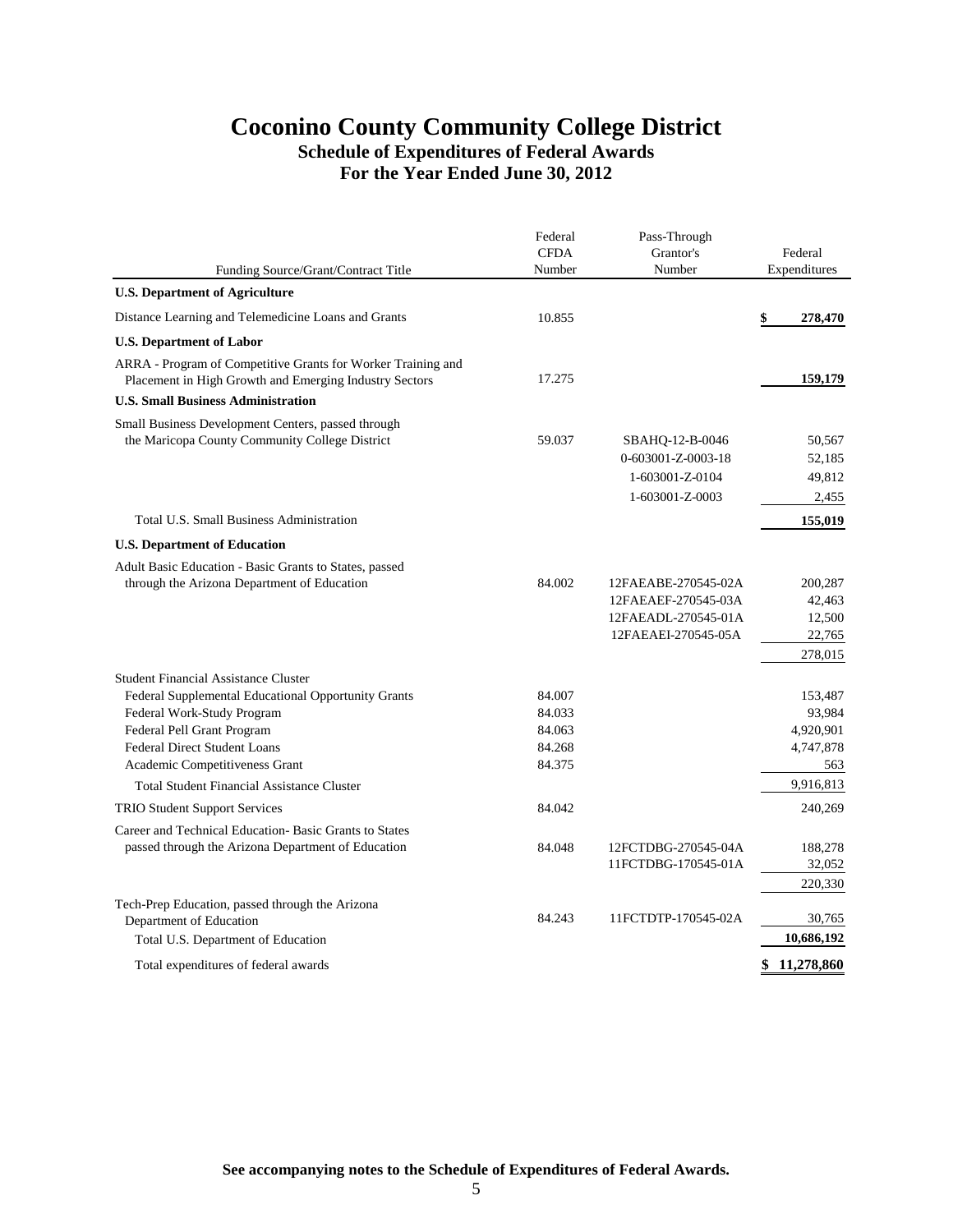## **Coconino County Community College District Notes to Schedule of Expenditures of Federal Awards For the Year Ended June 30, 2012**

#### **1) Basis of Presentation**

The accompanying Schedule of Expenditures of Federal Awards includes the federal grant activity of Coconino County Community College District and is presented on the accrual basis of accounting. The information in this schedule is presented in accordance with the requirements of OMB Circular A-133, *Audits of States, Local Governments, and Non-Profit Organizations*. Therefore, some amounts presented in this schedule may differ from amounts presented in, or used in the preparation of, the financial statements.

#### **2) Catalog of Federal Domestic Assistance (CFDA) Numbers**

The program titles and CFDA numbers were obtained from the federal or pass-through grantor or the 2012 *Catalog of Federal Domestic Assistance*.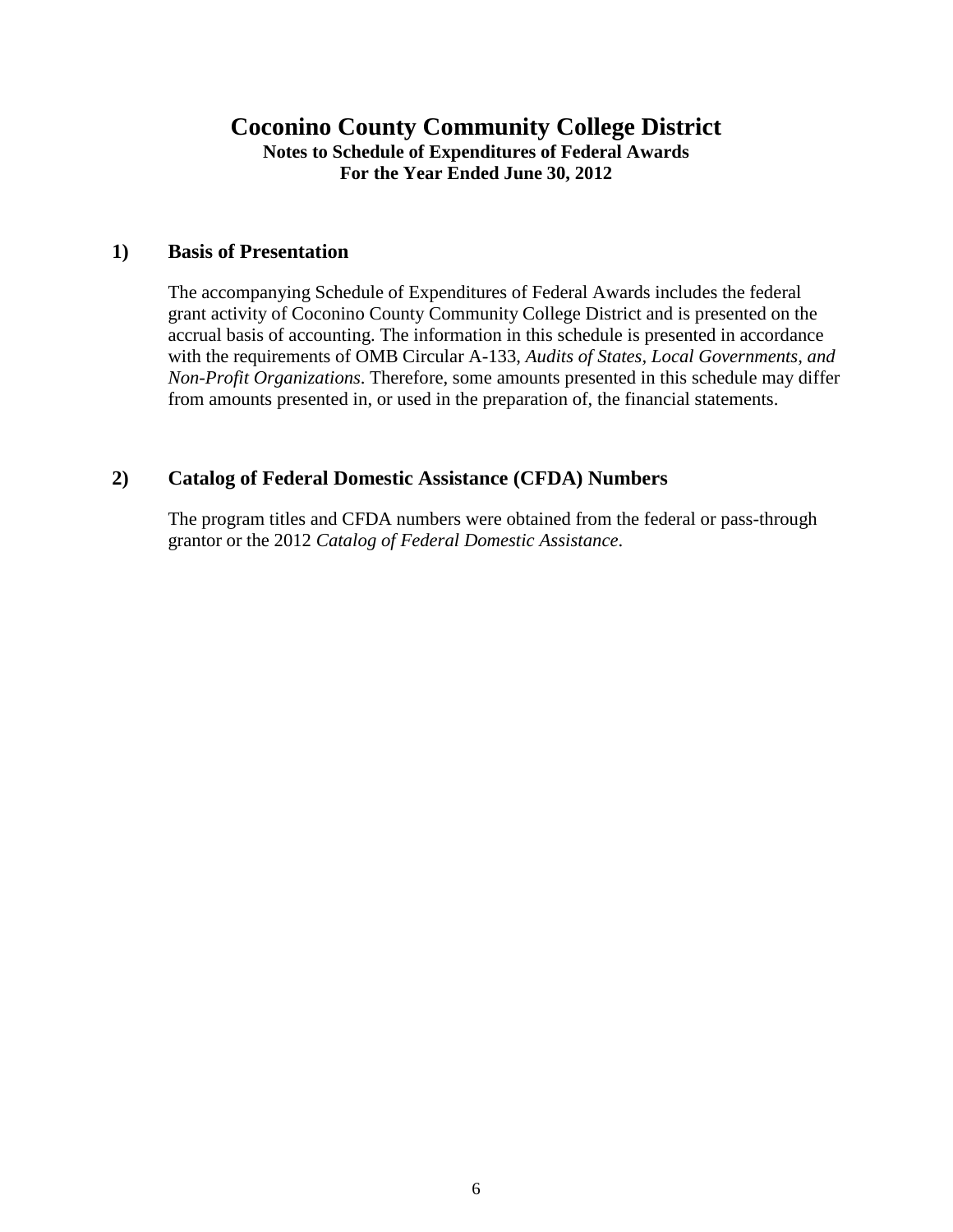## **Coconino County Community College District Schedule of Findings and Questioned Costs**

**For the Year Ended June 30, 2012**

## **Section I — Summary of Auditors' Results**

### *Financial Statements*

| Type of auditors' report issued                                                                                            | Unqualified    |
|----------------------------------------------------------------------------------------------------------------------------|----------------|
| Internal control over financial reporting:<br>Material weaknesses identified?                                              | N <sub>0</sub> |
| Significant deficiencies identified?                                                                                       | N <sub>o</sub> |
| Noncompliance material to financial statements noted?                                                                      | N <sub>o</sub> |
| <b>Federal Awards</b>                                                                                                      |                |
| Internal control over major programs:<br>Material weaknesses identified?                                                   | N <sub>o</sub> |
| Significant deficiencies identified?                                                                                       | No             |
| Type of auditors' report issued on compliance<br>for major programs                                                        | Unqualified    |
| Any audit findings disclosed that are required<br>to be reported in accordance with section $510(a)$<br>of Circular A-133? | N <sub>o</sub> |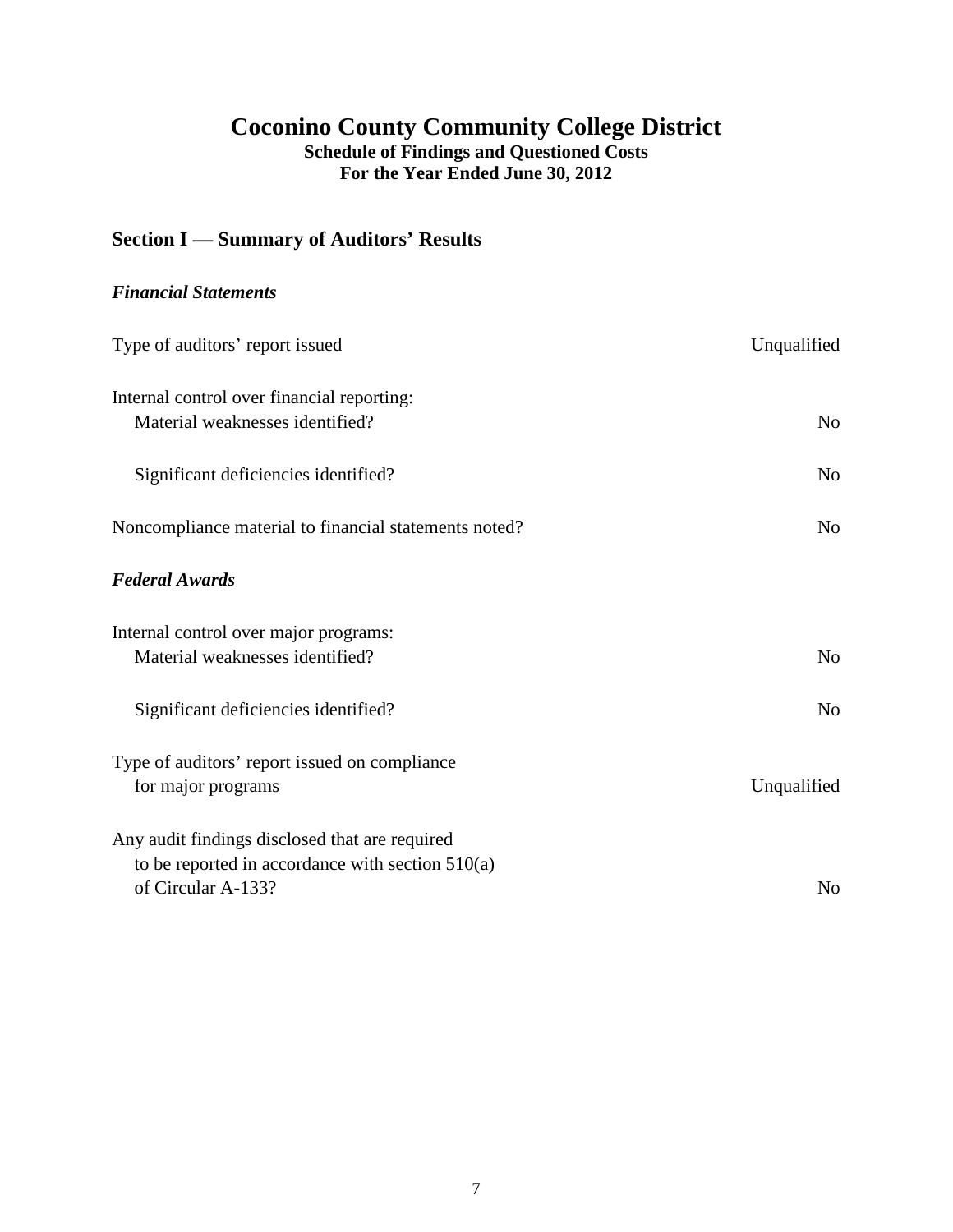## **Coconino County Community College District Schedule of Findings and Questioned Costs For the Year Ended June 30, 2012**

Identification of major programs:

| CFDA Number                                                                                      | Name of Federal Program or Cluster                                                                                    |
|--------------------------------------------------------------------------------------------------|-----------------------------------------------------------------------------------------------------------------------|
| 17.275                                                                                           | ARRA – Competitive Grants for Worker Training<br>and Placement in High Growth and Emerging<br><b>Industry Sectors</b> |
| <b>Student Financial Assistance Cluster:</b>                                                     |                                                                                                                       |
| 84.007                                                                                           | <b>Federal Supplemental Educational Opportunity</b><br>Grants                                                         |
| 84.033                                                                                           | Federal Work Study Program                                                                                            |
| 84.063                                                                                           | Federal Pell Grant Program                                                                                            |
| 84.268                                                                                           | <b>Federal Direct Student Loans</b>                                                                                   |
| 84.375                                                                                           | <b>Academic Competitiveness Grants</b>                                                                                |
| Dollar threshold used to distinguish<br>between type A and type B programs:                      | \$300,000                                                                                                             |
| Auditee qualified as low-risk auditee?                                                           | Yes                                                                                                                   |
| <b>Other Matters</b>                                                                             |                                                                                                                       |
| Auditee's Summary Schedule of Prior Audit Findings<br>required to be reported in accordance with |                                                                                                                       |

Circular A-133 (section .315[b])? No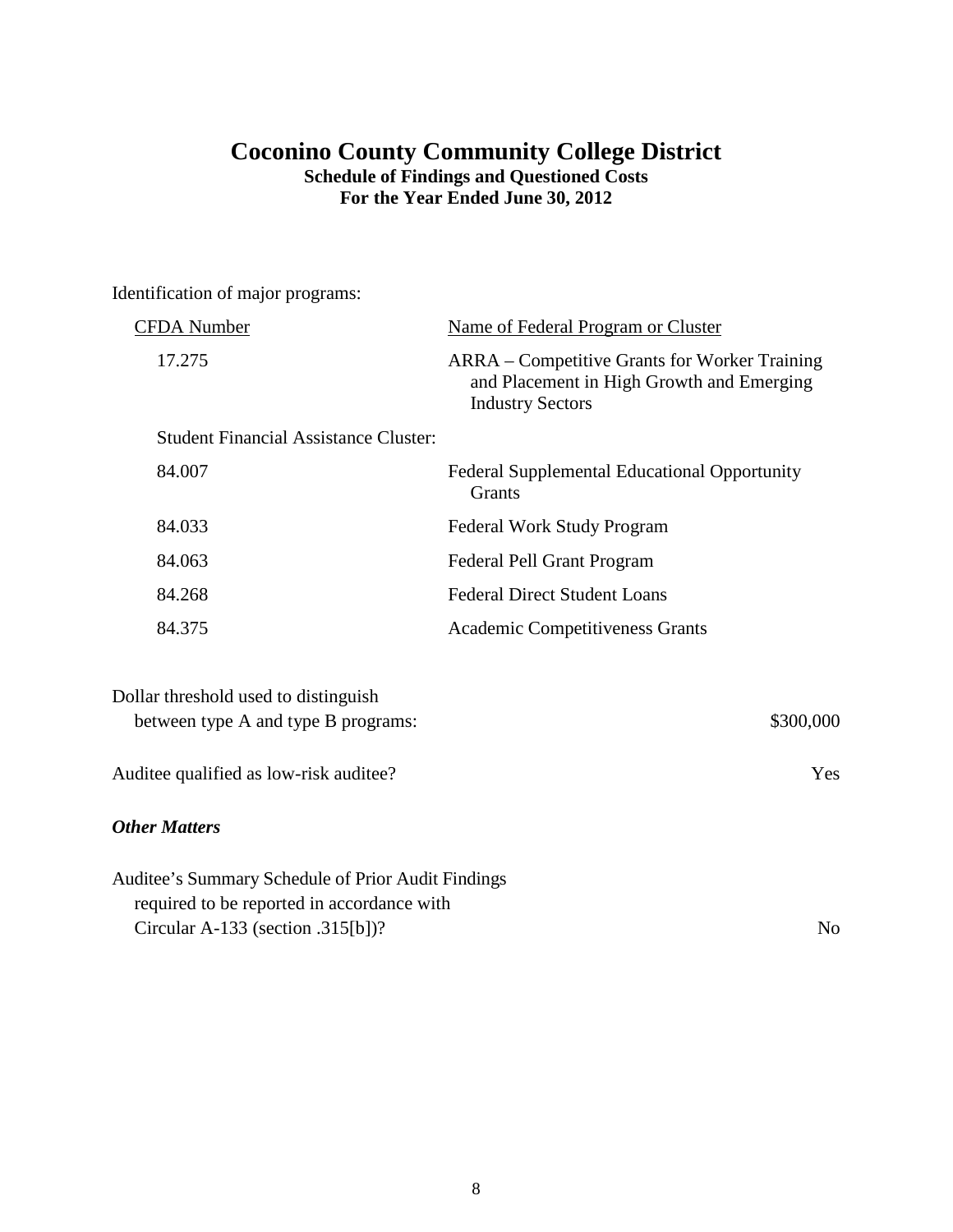## **Coconino County Community College District**

**Schedule of Findings and Questioned Costs For the Year Ended June 30, 2012**

**Section II — Financial Statement Findings**

**No matters were reported.**